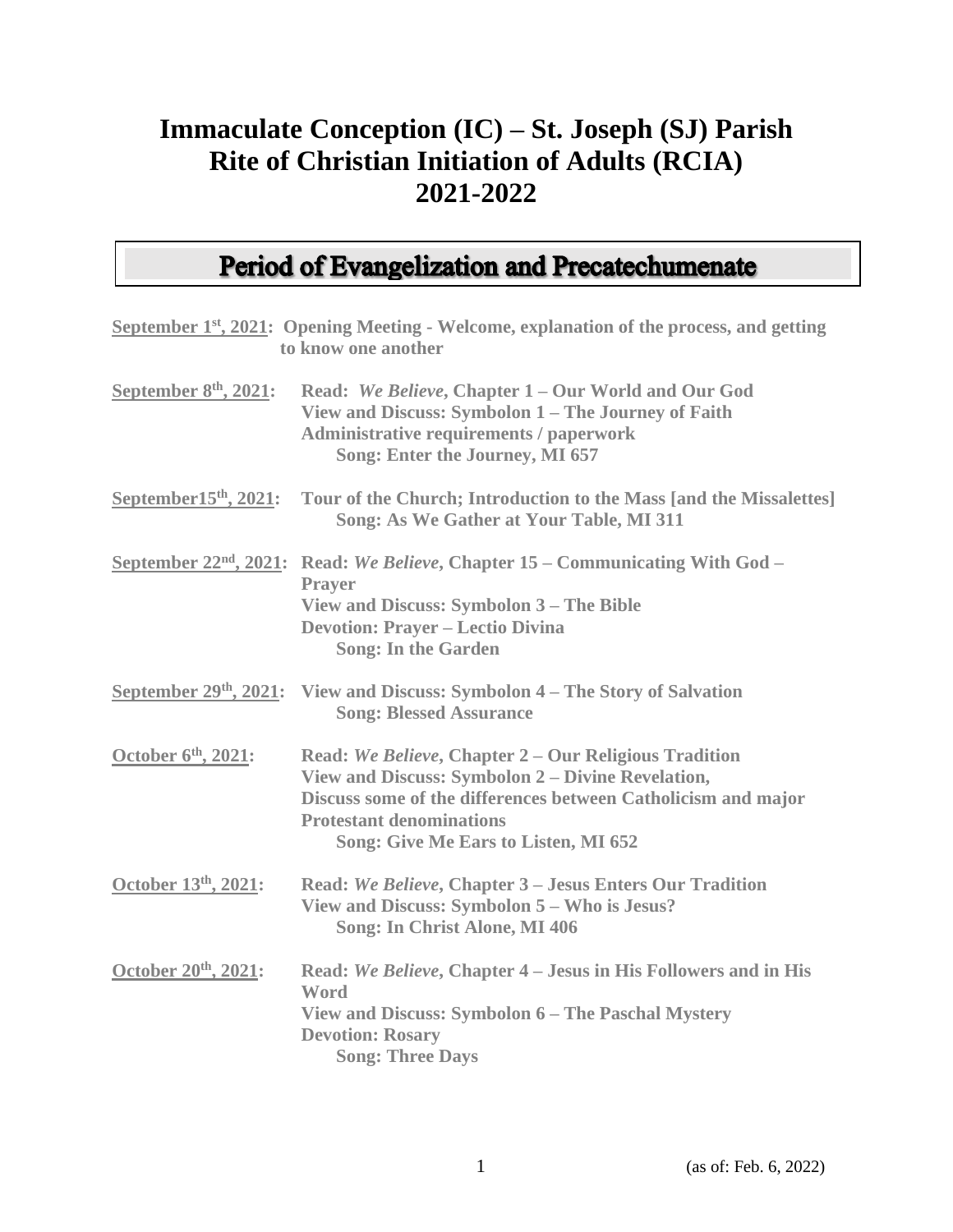| October 27th, 2021:        | Read: We Believe, Chapter 5 – The Church – Jesus Unites Us to the<br><b>Trinity</b><br>View and Discuss: Symbolon 7 – The Holy Spirit and the Life of<br><b>Grace</b><br><b>Meet with Sponsors</b><br>Song: O Breathe on Me, O Breath of God, MI 650 |
|----------------------------|------------------------------------------------------------------------------------------------------------------------------------------------------------------------------------------------------------------------------------------------------|
| November $3rd$ , 2021:     | Read: We Believe, Chapter 6 – Jesus Gives Us Communion with the<br><b>Saints</b><br>View and Discuss: Symbolon 9 – Mary and the Saints<br><b>Song: Breath of Heaven</b>                                                                              |
|                            | November 10th, 2021: View and Discuss: The Mass Video<br>Song: Gather Us In, MI 303                                                                                                                                                                  |
| November $17th$ , $2021$ : | The Liturgical Year, Seasons, Preparation for the Rite of<br><b>Welcoming and Acceptance</b><br>*Meet at Immaculate Conception Church.<br><b>Discuss: The Season of Advent and the Liturgical Calendar</b><br><b>Song: Ready the Way</b>             |
|                            | November 21 <sup>st</sup> , 2021: 10:30 am Mass, Immaculate Conception Church, Christ the King<br><b>Sunday, Rite of Welcoming and Acceptance</b>                                                                                                    |
|                            | November $24th$ , $2021$ : No meeting – Thanksgiving.                                                                                                                                                                                                |

# Period of the Catechumenate

| December $1st$ , 2021:            | View and Discuss: Symbolon 10 – The Last Things<br>Song: Blest Are They, MI 629                                                                                                                                                                       |
|-----------------------------------|-------------------------------------------------------------------------------------------------------------------------------------------------------------------------------------------------------------------------------------------------------|
| December 8 <sup>th</sup> , 2021:  | Read: We Believe, Chapter 7 – Jesus Brings Us to Fullness of Life<br><b>Jesus Brings Us to Fullness of Life; View and Discuss: Symbolon 8 -</b><br><b>The Church</b><br>Song: Many and One, MI 417                                                    |
| December 15 <sup>th</sup> , 2021: | View and Discuss: Catholicism 1: Amazed and Afraid: The<br><b>Revelation of God Become Man</b><br><b>Discuss: Catholic Christmas traditions and devotions</b><br><b>Christmas Social</b><br><b>Song: Come Thou Long Expected Jesus/Come Thou Font</b> |

**December 22nd, 2021 and December 29th, 2021: No meetings – Christmas Holidays.**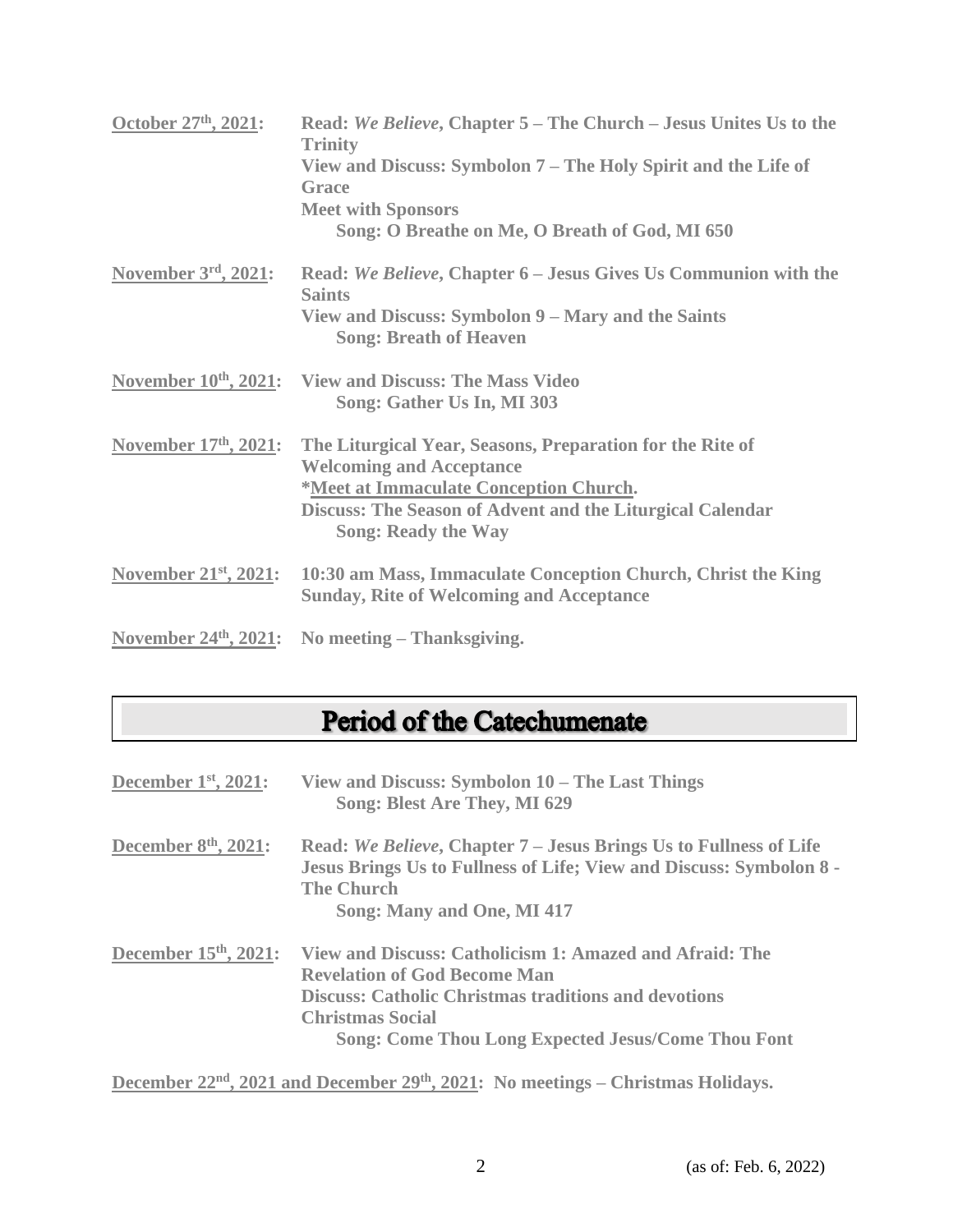| <b>January 5th, 2022:</b>   | Read: We Believe, Chapter 8 – Christ in His Sacraments – Baptism<br>and Confirmation (pgs. 87-101)<br><b>View and Discuss: Baptism Video (VHS); Anoint Catechumens</b><br>Song: River of Glory, MI 651                                    |
|-----------------------------|-------------------------------------------------------------------------------------------------------------------------------------------------------------------------------------------------------------------------------------------|
| <b>January 12th, 2022:</b>  | Read: We Believe, Chapter 9 - The Eucharist - Christ's Meal and<br><b>Sacrifice</b><br>View and Discuss: Symbolon 12 – The Eucharist<br><b>Devotion: Adoration (at Immaculate Conception)</b><br><b>Song: We Come to Your Feast</b>       |
| <b>January 19th, 2022:</b>  | Read: We Believe, Chapter 10 – Reconciliation – Jesus Forgives,<br>and Chapter 11 – The Anointing of the Sick<br>View and Discuss: Symbolon 14 – Reconciliation and Anointing of<br>the Sick<br><b>Song: Loving and Forgiving, MI 665</b> |
| <b>January 26th</b> , 2022: | Read: We Believe, Chapter 12 – The Priesthood – Jesus Ministers,<br>and Chapter 13 - Marriage - Christ Shares God's Love With Us<br>View and Discuss: Symbolon 15 – Matrimony and Holy Orders<br>Song: God Has Chosen Me, MI 380          |
|                             |                                                                                                                                                                                                                                           |
| February 2nd, 2022:         | Cancelled due to weather.                                                                                                                                                                                                                 |
| February 9th, 2022:         | View and Discuss: Symbolon 17 & $18 - A$ Love That Lasts<br>(Marriage)<br><b>Devotion: Prayers on Marriage</b><br>Song: Where Charity and Love Prevail, MI 484                                                                            |
| February 12th, 2022:        | Archdiocese RCIA Retreat, Holy Trinity Parish, Lenexa, KS                                                                                                                                                                                 |
| February 16th, 2022:        | Read: We Believe, Chapter 14 - Morality - Jesus Guides Us<br>Through Life<br>View and Discuss: Symbolon 16 – A Catholic Moral Vision<br>Song: Let There Be Peace on Earth, MI 526                                                         |
| <b>February 23rd, 2022:</b> | View and Discuss: Symbolon 19 & $20$ – Catholic Social Teaching<br>Discuss: Season of Lent; Preparation for the Rite of Sending and<br><b>Rite of Election</b><br>Song: Whatsoever You Do, MI 622                                         |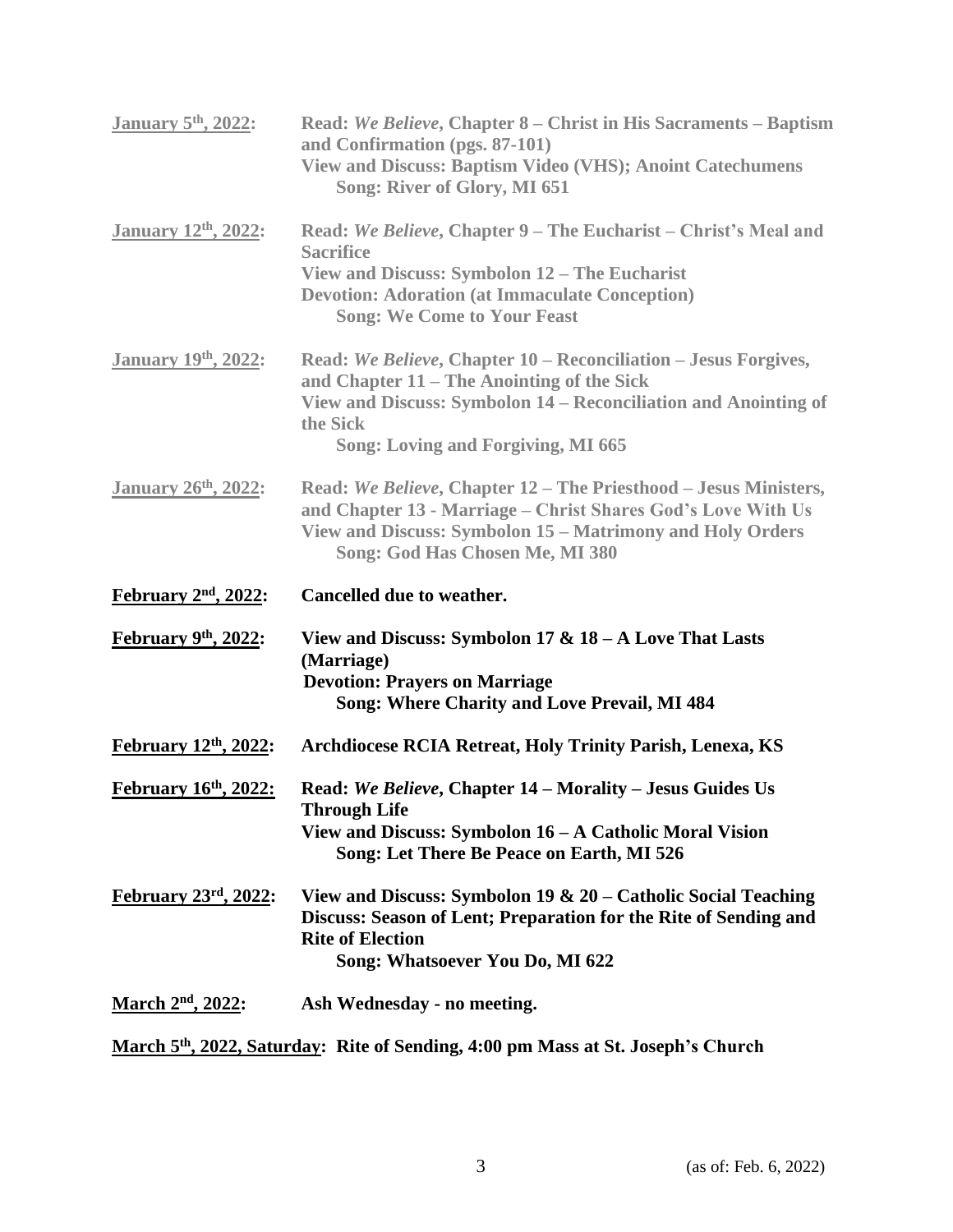#### **March 6th, 2022, Sunday: Rite of Election and Continuing Conversion, Prince of Peace, Parish, Olathe, KS**

### **Period of Purification and Enlightenment**

| Mystagogy of the Rite of Election; Preparation for Penitential Rite<br><b>Devotion: Benediction / "I Thirst" meditation</b>                                                                                                                                             |
|-------------------------------------------------------------------------------------------------------------------------------------------------------------------------------------------------------------------------------------------------------------------------|
| March 12th, 2022, Saturday: Penitential Rite for Candidates, 5:30 pm at IC                                                                                                                                                                                              |
| <b>Preparation for the First Scrutiny</b><br><b>Devotion: The Liturgy of the Hours</b>                                                                                                                                                                                  |
| Song: These Alone Are Enough, MI 396                                                                                                                                                                                                                                    |
| March 20 <sup>th</sup> , 2022, Sunday: First Scrutiny for Catechumens, 8:00 am at SJ                                                                                                                                                                                    |
| <b>Preparation for Second Scrutiny; Review Steps for Confession,</b><br><b>Devotion: Stations of the Cross</b><br>Song: Softly and Tenderly, MI 658                                                                                                                     |
| March 27th, 2022, Sunday: Second Scrutiny for Catechumens, 10:30 am Mass at<br><b>Immaculate Conception Church</b>                                                                                                                                                      |
| <b>Preparation for Third Scrutiny</b><br><b>Devotion: Divine Mercy Chaplet</b><br>Song: Be Thou My Vision, MI 397                                                                                                                                                       |
| April 2 <sup>nd</sup> , 2022, Saturday: Third Scrutiny for Catechumens at 4:00 pm Mass at St.<br><b>Joseph's Church</b>                                                                                                                                                 |
| <b>Evening of Prayer and Commitment in preparation for the Paschal</b><br><b>Sacraments</b><br><b>Songs: Meditative Music Between Readings</b><br><b>Christ Be Beside Me</b><br>My God, My God, Why Have You Abandoned Me<br><b>Father, I Put My Life in Your Hands</b> |
|                                                                                                                                                                                                                                                                         |

April 14<sup>th</sup>, 2022: Holy Thursday: Mass of the Lord's Supper, 7:00 pm

**April 15th , 2022: Good Friday – 3:00 pm at St. Joseph's Church or 7:00 pm at Immaculate Conception Church**

#### **April 16th , 2022: Holy Saturday**

• **Prayer and Preparation for the Great Paschal Vigil**